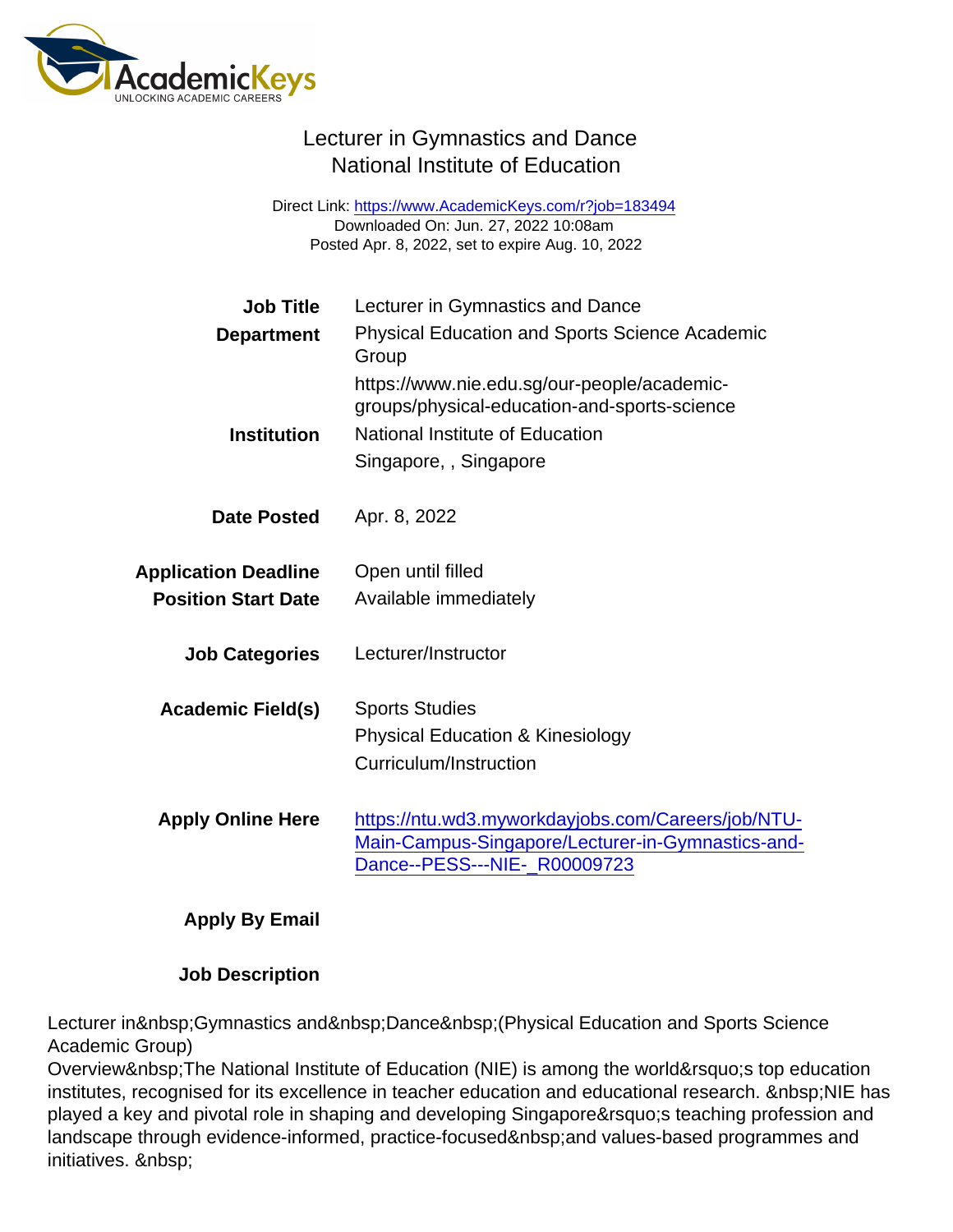## Lecturer in Gymnastics and Dance National Institute of Education

Direct Link: <https://www.AcademicKeys.com/r?job=183494> Downloaded On: Jun. 27, 2022 10:08am Posted Apr. 8, 2022, set to expire Aug. 10, 2022

An autonomous institute situated within the research-intensive NTU, NIE is consistently ranked within the top 15 in the world for research impact in the field of Education.

The Physical Education and Sports Science (PESS) Academic Group at the National Institute of Education in Singapore offers programmes in teacher education specialising in physical education (PE) and the Sport Science & amp; Management (SSM) undergraduate programme that provides academic and professional pathways to sport-related careers. PESS' postgraduate (Master of Science and Doctor of Philosophy) programmes also provide PE teachers and sport practitioners opportunities to upgrade their professional knowledge. PESS prides itself on its international faculty with diverse and wide-ranging expertise. We are committed to educating our students to be independent, critical and creative thinkers and well-prepared practitioners in physical education, sport science, sport studies, sport management, and sport pedagogy. We provide up-todate theoretical and practical knowledge and aim to inspire, lead, and motivate our future youth. Faculty members have access to state-of-the-art sports science laboratories and fullyequipped sports facilities.

We invite suitably qualified applicants to apply for Lecturer faculty position in gymnastics and dance.

Requirements & nbsp; The successful candidate should satisfy the following criteria:

- 1. A Master or PhD degree in physical education or related areas
- 2. Teaching or coaching experience in gymnastics and dance, particularly

in school ?settings

- 3. Teaching experience at tertiary level is an advantage
- 4. Evidence of a good record in teaching courses in the related fields

The successful applicant is expected to be engaged in teaching academic and practical courses, supervision of teaching practicum and student projects, some

associated research, and some administrative work.

Application Please submit your application together with the following documents to us through : https://ntu.wd3.myworkdayjobs.com/Careers/job/NTU-Main-Campus-

Singapore/Lecturer-in-Gymnastics-and-Dance--PESS---NIE-\_R00009723

• A detailed curriculum vitae, which should include competence and experience in teaching academic and/or sport activity courses

• Areas of research interest

& bull; List of publications and grant records

• A letter of application indicating ways you meet the criteria for the post

• Email addresses of three academic referees

Closing Date This position will remain open until filled.

Other Information More information on PESS AG can be found

at https://www.nie.edu.sg/our-people/academic-groups/physical-education-and-sports-science. Preliminary communication can be directed to Associate Professor Koh Koon Teck, Head of PESS